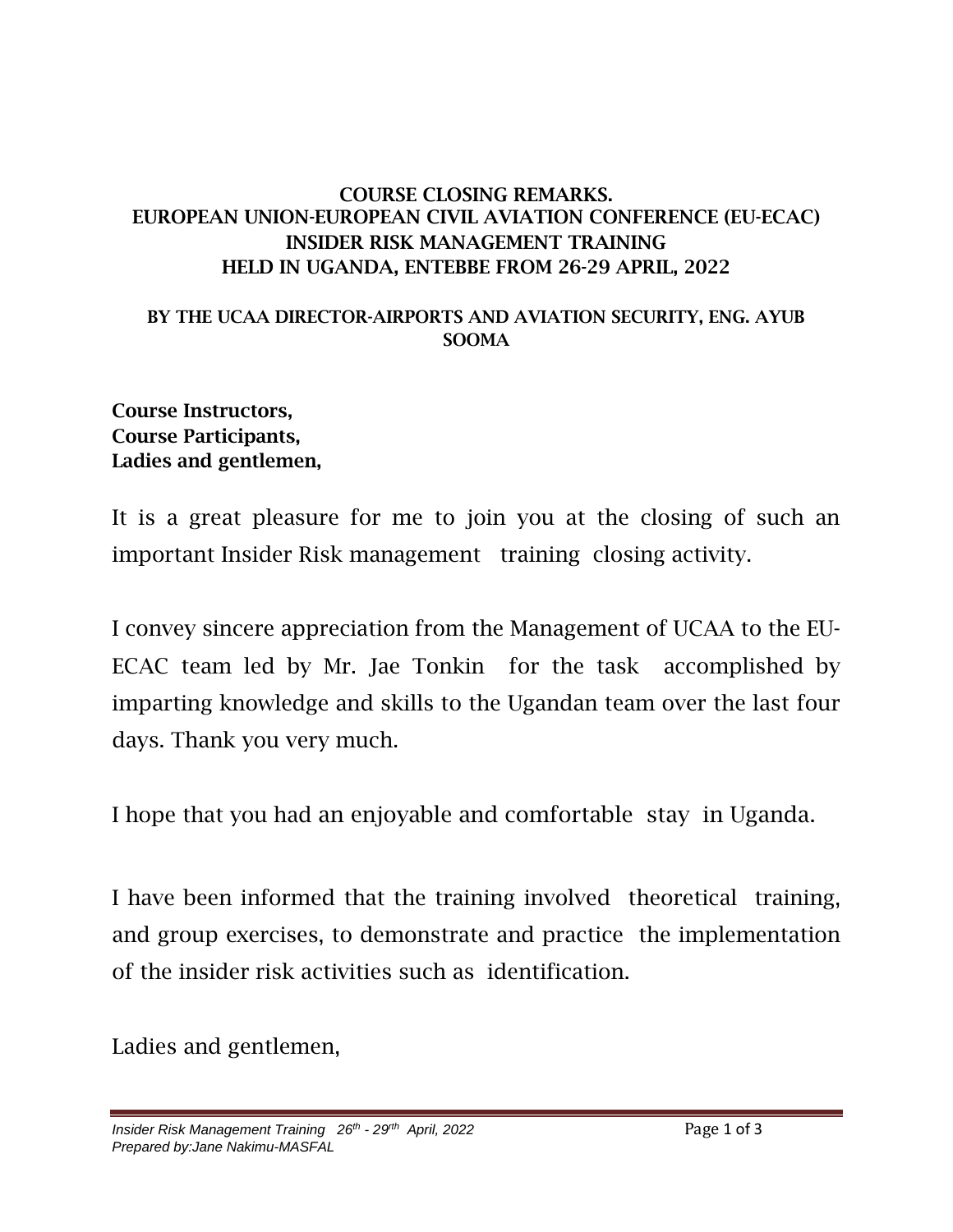This is not the first time that the European Civil Aviation Conference (ECAC) is coming in to support Uganda in the area of capacity building training although the second  $(2<sup>nd</sup>)$  in-country training under CASE II (two) Project. We have benefitted in CASE II (two) webinars, and the first incountry training activity on covert, was held between  $22-25<sup>th</sup>$ February, 2022 and we hope to continue with this partnership.

Uganda is preparing for the MANPADS assistance activity to be held between 18-22 July, 2022.

Several other programmes conducted by the EU-ECAC to benefit the State of Uganda were enumerated at the opening ceremony and are all much appreciated.

We now look forward to even more support. Uganda is ready and delighted at the opportunity to host EU activities in conjunction with ECAC-CASEII Project .

This level of cooperation, collaboration and support is a vote of confidence in Uganda's air transport system. We therefore do not take it for granted.

It is our hope that the skills acquired from this pilot training will be put to good use by all the participants when you return to your duty stations.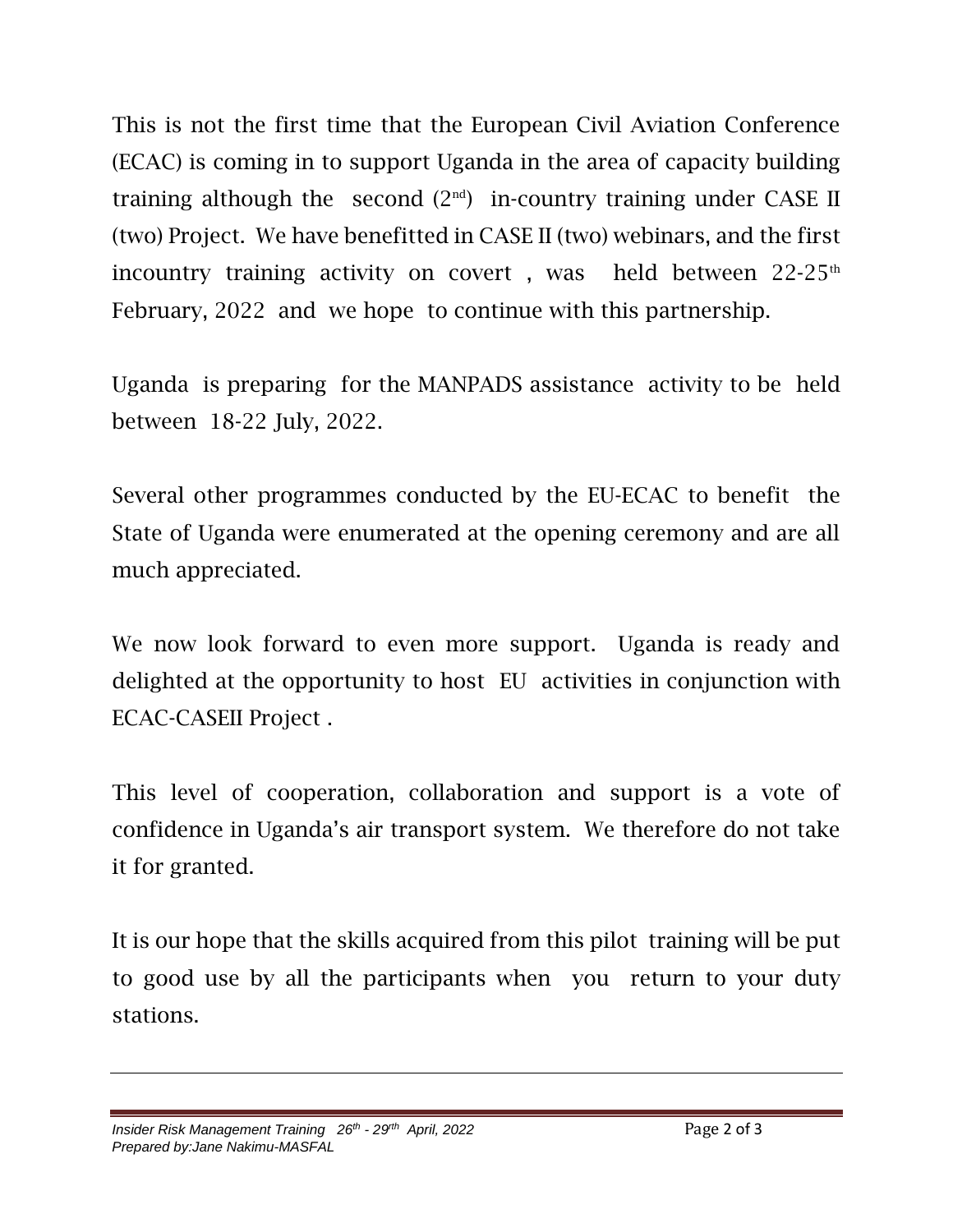As a highly specialised discipline, aviation calls for regular interactions with key stakeholders and training of this nature. I am therefore glad that all of you responded to our call by being part of this training to help us map better and more efficient ways of preparing for, managing and minimising insider threats. On this note, I congratulate all participants for completing the training programme and I commend you for responding to our call by turning up in big numbers to benefit from such an important arrangement that I am sure has enhanced everyone's ability to identify and be able to managgeal with Insider risk activities.

Needless to say, aviation remains a key target for different forms of terror attacks. However, care has to be taken during the insider risk management,as this risk is not a stand alone risk. It is imbedded in other types of risks done by an individual working within an organization and this pauses a greater risk as it is paused by a colleague whom you would least expect to do so. Therefore, care should be taken to identify and handle/manage such incidents at an early stage.

These events (threats ) underscore the continued need for a high level of vigilance to prevent acts of unlawful interference with civil aviation. Aviation security in a fast-paced environment laden with threats, risks and other challenges, leaves States very little time to respond and to implement corrective actions.

The human resource is a critical link in the chain for prevention of unlawful interference. The significance of this human resource capacity